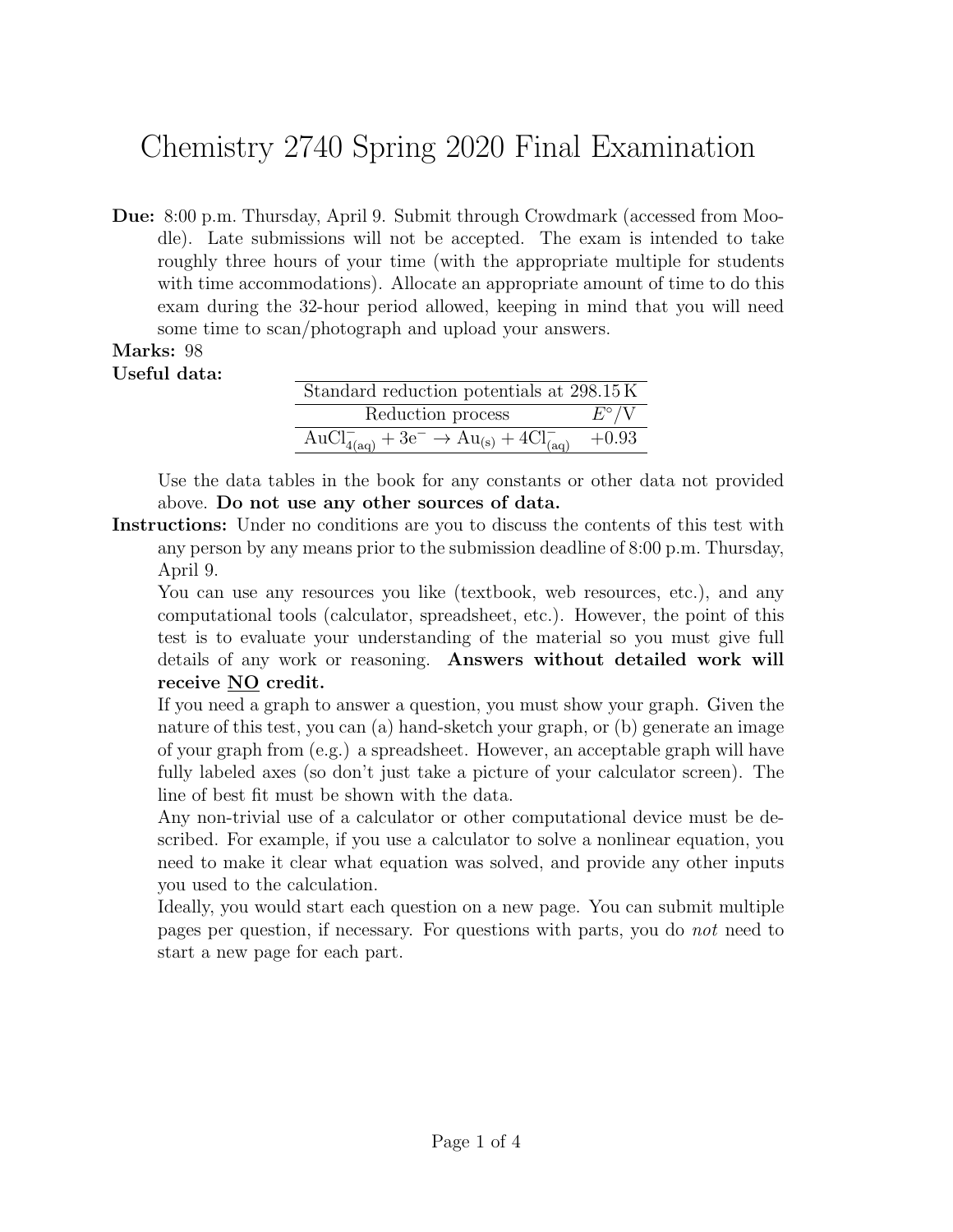1. One method often suggested for reducing our excessive carbon dioxide emis- 6 marks sions is to replace inefficient appliances by more efficient models. One potential problem with this is that there is an energy cost to manufacturing an appliance, so it is not always clear if it is better to keep an existing appliance as long as possible, or whether there would be a reasonably rapid recovery of the energy invested in making the appliance through improved energy efficiency of a newer model.

Manufacturing a coffee maker uses an average of  $184 \,\mathrm{MJ}$  of energy.<sup>1</sup> A rough estimate of the energy used in shipping adds another 3 MJ to the total energy required to make the coffee maker and bring it to your local store, assuming that the coffee maker is produced in Asia and mostly transported by ship and by rail. (Shipping in bulk is surprisingly energy efficient.)

An older drip filter coffee maker uses an average of  $125 \text{ kWh}$  per year.<sup>2</sup> A newer model with all the latest energy-saving features might reduce the energy used by 20%. (All of these figures depend greatly on the amount of coffee you make, how long you leave the machine in "keep warm" mode, etc.) A typical lifetime for a coffee maker is six years. Would replacing an older coffee maker that is still working with a newer model result in net energy savings over the expected six-year lifespan of the new coffee maker?

Hint: You need to convert kWh to the SI unit of energy. What is the relationship between a joule and a watt? Note: You must show how you carried out the unit conversion for full marks.

2. The Boudouard reaction is the following: 11 marks 11 marks

$$
2\,\mathrm{CO}_{(g)} \rightleftharpoons \mathrm{CO}_{2(g)} + \mathrm{C}_{(s)}
$$

In industrial processes involving carbon monoxide, this reaction can be a serious nuisance since graphite deposited in gas lines can eventually block them.

- (a) Calculate the equilibrium constant for this reaction at 298.15 K. [4 marks]
- (b) The equilibrium constant  $K = 1$  at 975 K. Using your answer to part a and this additional piece of data, estimate the enthalpy of reaction. [4 marks]
- (c) Using the thermodynamic data provided in the textbook, calculate the enthalpy of reaction. Does this value agree with your answer from part b? [3 marks]

<sup>&</sup>lt;sup>1</sup>N. Duque Ciceri, T. G. Gutowski and M. Garetti, A tool to estimate materials and manufacturing energy for a product, *Proceedings of the 2010 IEEE International Symposium on Sustainable Systems* and Technology

<sup>2</sup>ENERGY STAR Market & Industry Scoping Report: Coffee Makers (2011)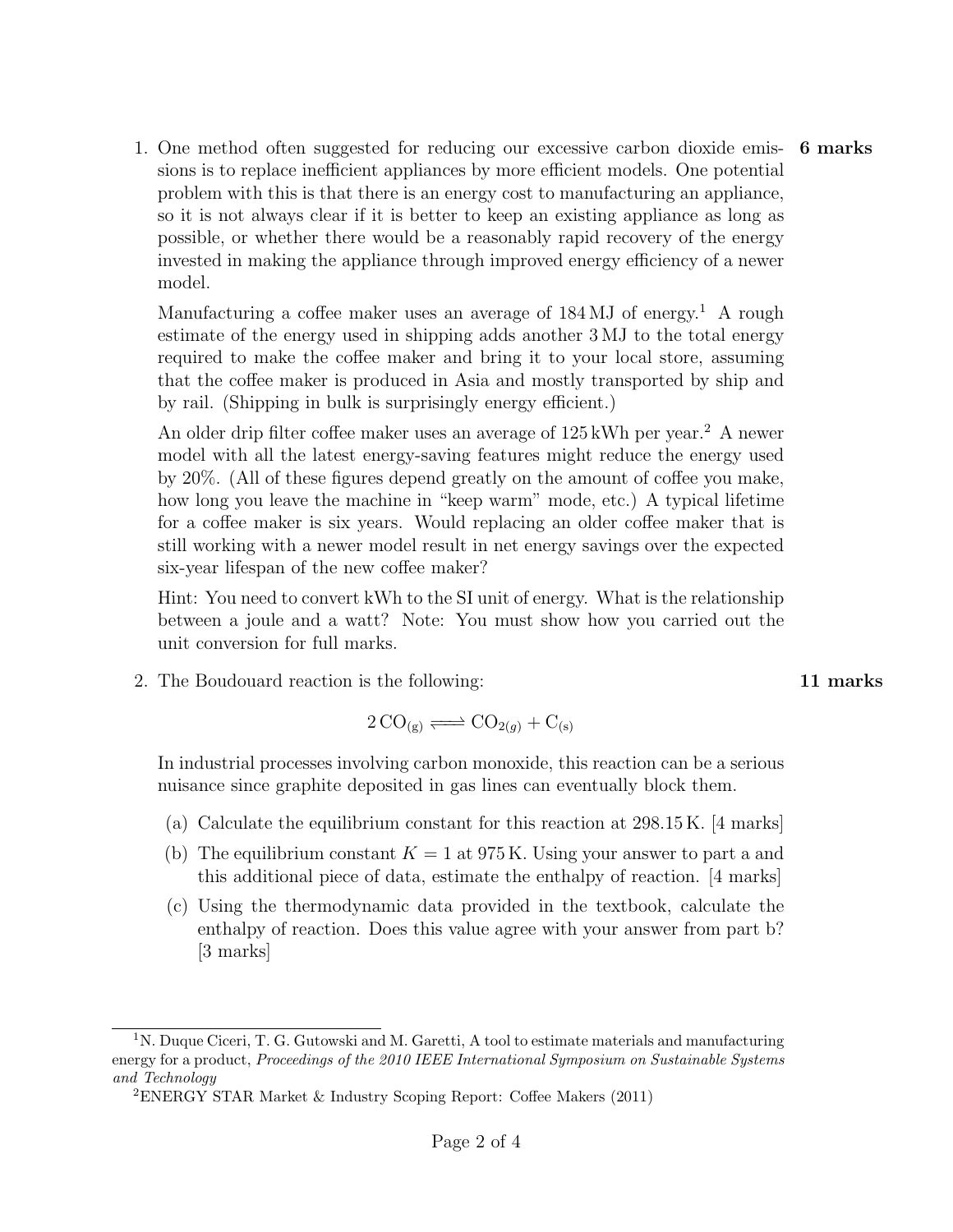3. The heat capacity of solid fluorobenzene (in  $JK^{-1}$ mol<sup>-1</sup>) is well fit by the equa- 10 marks tion 5

$$
C_p = c_3 T^3 + c_4 T^4 + c_5 T^5
$$

over the temperature range  $0-35$  K, where T is in Kelvin and

$$
c_3 = 4.026 \times 10^{-3},
$$
  
\n
$$
c_4 = -1.67 \times 10^{-4},
$$
  
\n
$$
c_5 = 1.997 \times 10^{-6}.
$$

- (a) Calculate the heat required to warm solid fluorobenzene from 0 to 35 K. [5 marks]
- (b) Calculate the entropy change in warming solid fluorobenzene from 0 to 35 K. [5 marks]
- 4. Methyl phosphate hydrolyzes spontaneously in aqueous solution at high tem- 20 marks peratures:

$$
\mathrm{CH_{3}OPO_{3(aq)}^{2-}} + \mathrm{H_{2}O_{(l)}} \xrightarrow{k} \mathrm{CH_{3}OH_{(aq)}} + \mathrm{HOPO_{3(aq)}^{2-}}
$$

In a classic study, Wolfenden, Ridgway and Young studied this reaction at pH 10 and obtained the following data:<sup>3</sup>

| T/K | $k_{\rm obs}/\rm s^{-1}$ | $[\text{H}_2\text{O}]/\text{mol}\,\text{L}^{-1}$ |
|-----|--------------------------|--------------------------------------------------|
| 392 | $2.3 \times 10^{-7}$     | 52.4                                             |
| 392 | $1.2 \times 10^{-7}$     | 52.4                                             |
| 411 | $1.4 \times 10^{-6}$     | 51.5                                             |
| 434 | $1.6 \times 10^{-5}$     | 50.3                                             |
| 444 | $4.4 \times 10^{-5}$     | 49.7                                             |
| 461 | $2.4 \times 10^{-4}$     | 48.7                                             |
| 474 | $5.8 \times 10^{-4}$     | 48.1                                             |

- (a)  $k_{obs}$  is an "observed rate constant" related to the true second-order rate constant by  $k_{obs} = k[H_2O]$ . Why were they only able to measure this observed rate constant? [2 marks]
- (b) To put the observed rate constants into perspective, what is the half-life at 411 K? Express your answer in common time units (seconds, minutes, hours, ...) such that the magnitude or your answer is easily grasped. [3 marks]
- (c) Calculate the second-order rate constant at each temperature. Then, determine the enthalpy and entropy of activation for this reaction. [13 marks]
- (d) Interpret the entropy of activation. What does it tell us about this reaction? [2 marks]

<sup>&</sup>lt;sup>3</sup>Selected kinetic data from R. Wolfenden, C. Ridgway and G. Young, *J. Am. Chem. Soc.* 120, 833 (1998). The repeated measurements at 392 K are not an error. Mole density of water estimated from data in the CRC Handbook of Chemistry and Physics, 100th edition.